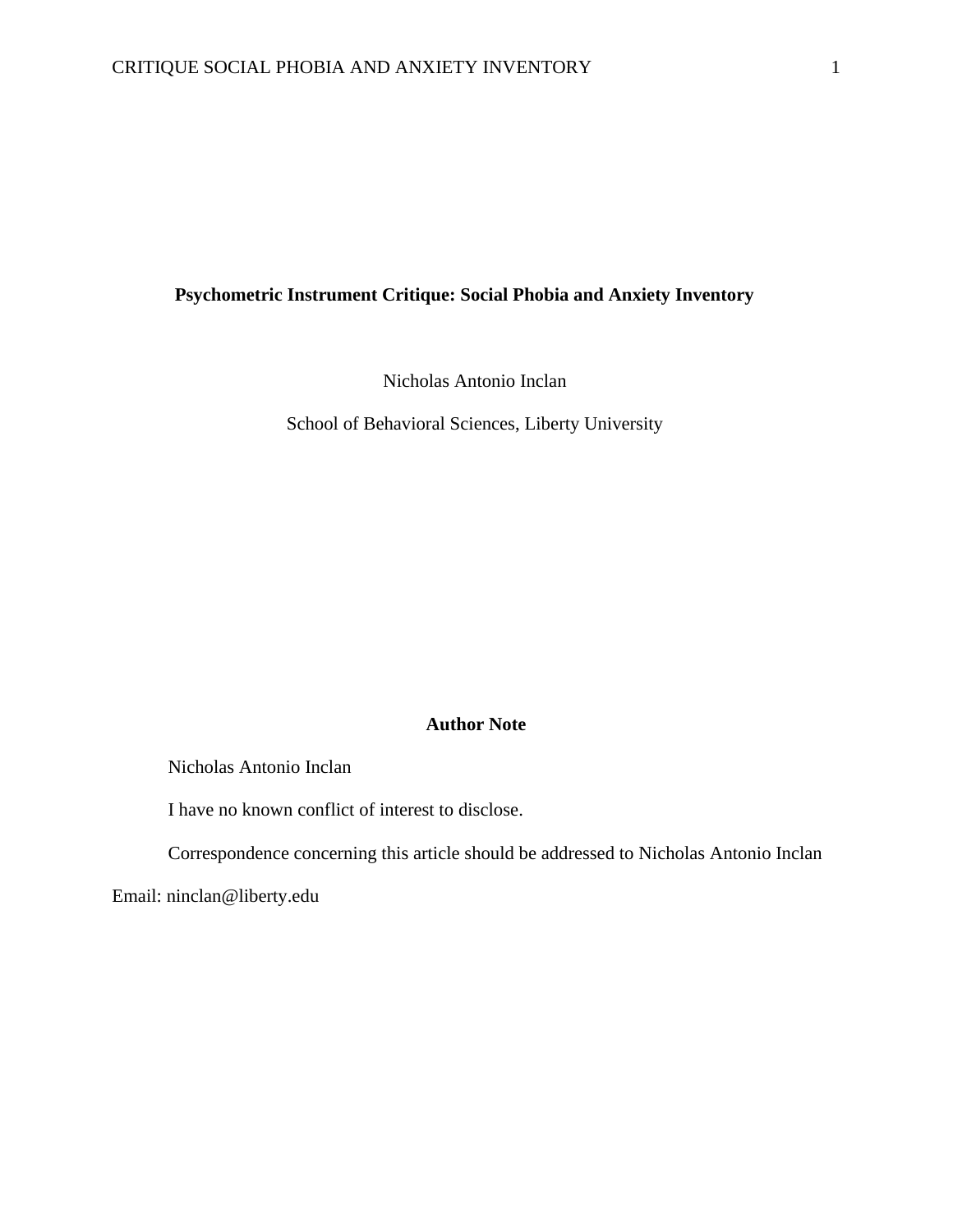## **Abstract**

Discussed herein is a critique of the Social Phobia and Anxiety Inventory (SPAI). A brief overview of the history of SPAI is provided, which includes identifying the authors and publishers of the SPAI, and a reason for developing the SPAI is given. Pricing for testing material is given, this includes the psychometric instrument, manual, and forms. A description of the test is outlined which includes the purpose for the psychometric instrument, administration type, item count, type of scoring technique, optimal reading level, qualification level, scoring procedures, and optimal score cut off. Subscales of the SPAI are identified and explained. Alternatives of the SPAI are mentioned, which include SPAI-18, SPAI-23, and SPAI-C (Social Phobia and Anxiety Inventory for Children). Additionally, the author provides a discussion of the technical components of the SPAI. Psychometric properties that are discussed include normative samples, evidence for reliability, and evidence for validity. Strengths and weaknesses of the SPAI are provided along with recommendations for usage, and future versions.

*Keywords*: Psychometric Instrument, Psychometric Integrity, Social Phobia, Anxiety, Agoraphobia,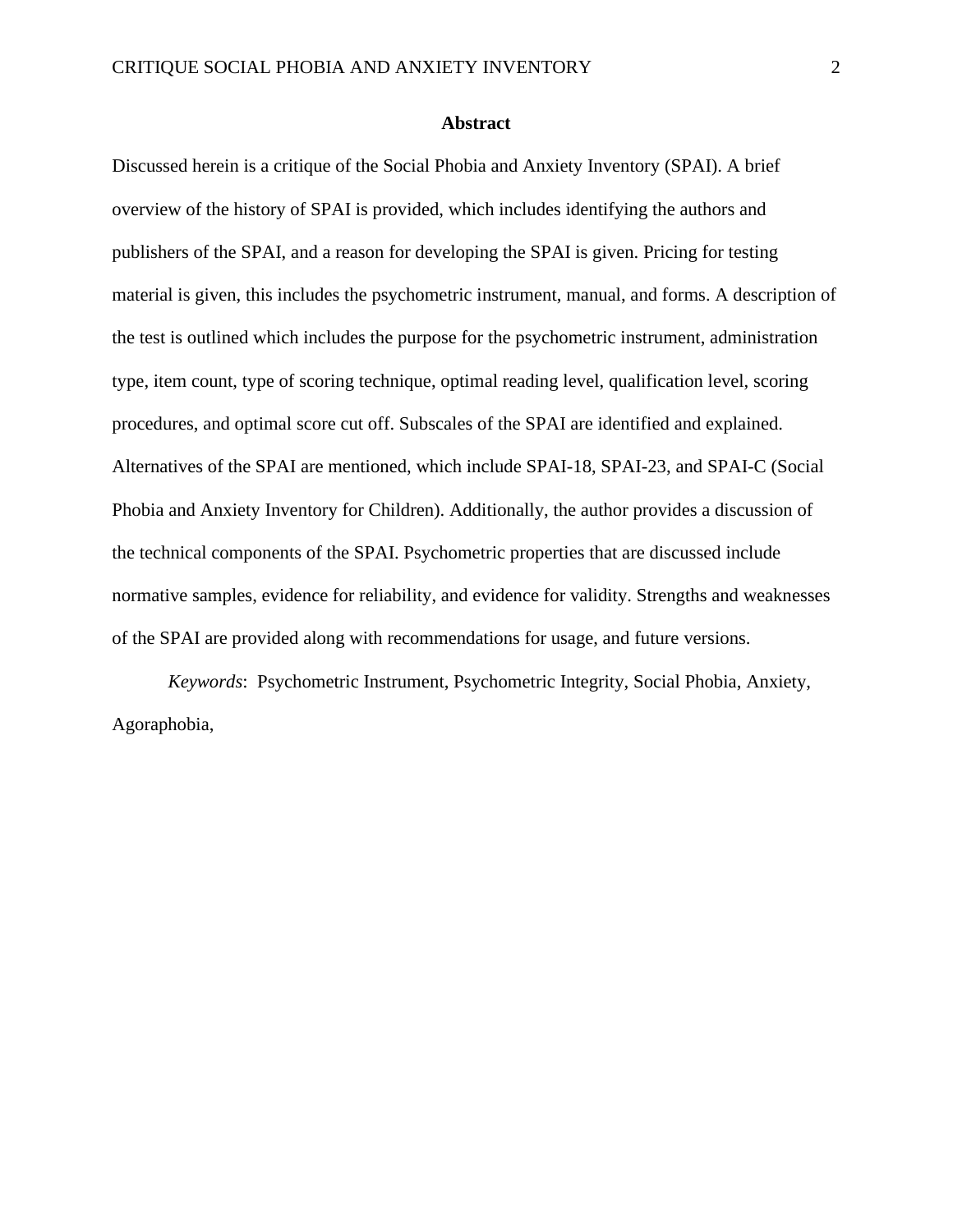## **Psychometric Instrument Critique: Social Phobia and Anxiety Inventory**

Social Phobia (SP) is classified as an anxiety disorder which presents as fear, nervousness, and unfounded excessive self-conscious cognitions during social settings (Bunnell et al., 2013; Roberson-Nay et al., 2007). Individuals diagnosed with SP commonly experience fictitious cognitions that others are judging and being critical of them (Vente et al., 2014). In addition, SP plagues individuals with the fear of behaving unbecomingly and embarrassing themselves in social situations (Vente et al., 2014; Osman et al., 1995; Bunnell et al., 2013). SP diagnostics criteria was first introduced by the American Psychiatric Association (APA) in their third version of the *Diagnostic and Statistical Manual of Mental Disorders* (DSM-III) in 1987. At the time, SP was considered the least investigated and least understood anxiety disorder (Turner et al., 1989). Provided that there was no consensus of diagnostic criteria for SP prior to the DSM-III, no psychometric instruments were available to evaluate this disorder (Turner et al., 1989). This led Turner et al. (1989) to design a new psychometric instrument to empirically evaluate SP according to the diagnostic criteria within the DSM-III.

### **General Information**

The psychometric instrument of interest is Social Phobia and Anxiety Inventory (SPAI; Turner et al., 1989) which was first published in 1989 (Osman et al., 1995). Within the domain of psychometric instruments, the Social Phobia and Anxiety Inventory is commonly known as the SPAI (eProvide, 2020; Multiple Health Systems: Beyond Assessments [MHS], 2020; Pearson, 2020, Turner et al., 1989). Though there are several alternative versions of the SPAI, the original authors of the SPAI are Samuel M. Turner, Ph.D., Deborah C. Beidel, Ph.D., and Constance V. Dancu, Ph.D. (Pearson, 2020; MHS, 2020;). It is important to note that an article published in 1989 by Turner et al., included Melinda A. Stanley as a contributing author of the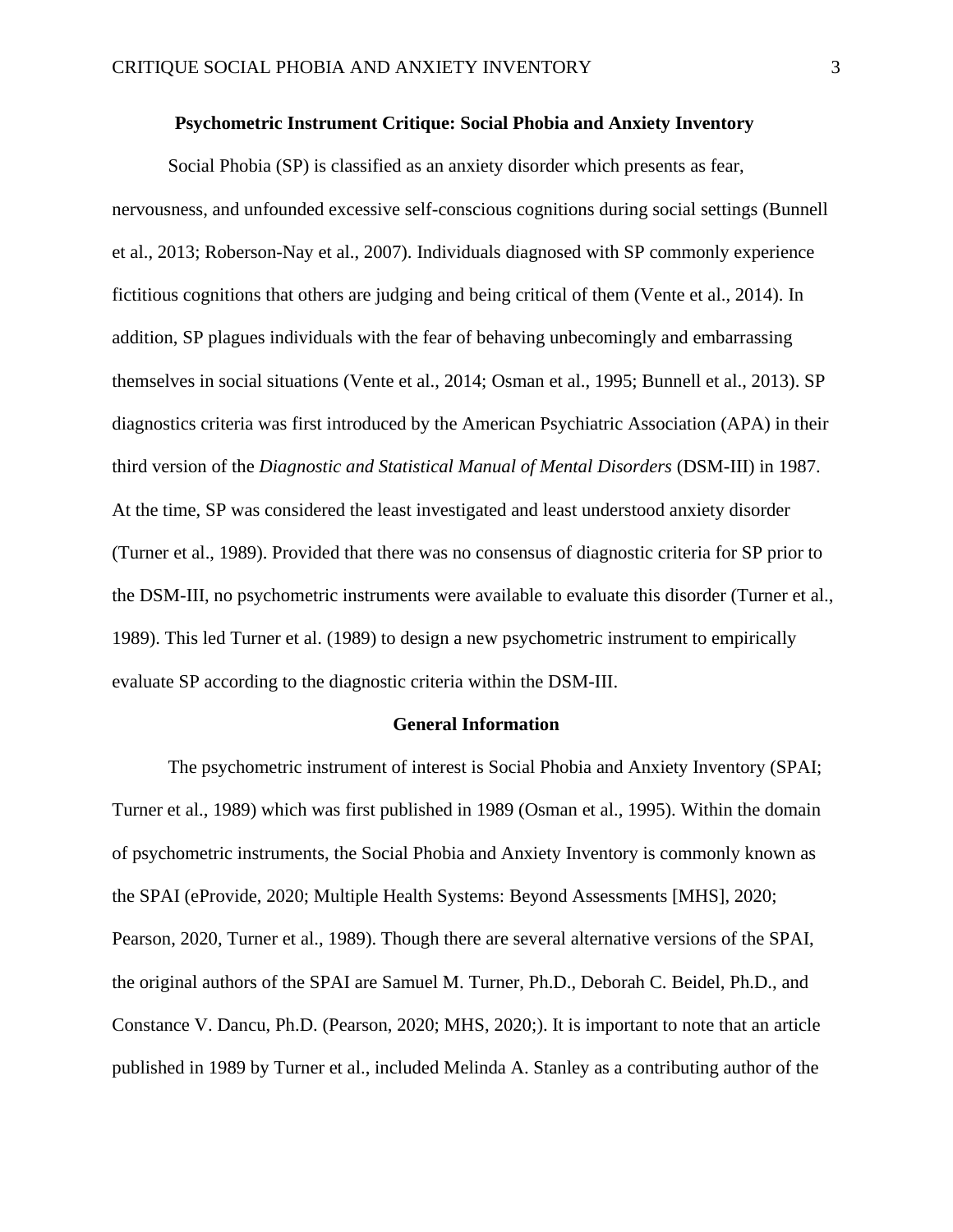SPAI. An alternative publisher, eProvide (2020), also includes Melinda A. Stanley as an author of the SPAI.

In 1987, the APA published the third version of the DSM (Turner et al., 1989). Though there were several psychometric instruments developed and used by clinicians measuring social anxiety, the majority were developed prior to the publication of the DSM-III (Turner et al., 1989), making the existing psychometric instruments inadequate for measuring for social phobia. Acknowledging this gap, Turner et al. (1989) set out to develop a psychometric instrument to measure social phobia, social anxiety, and fear (Osman, et al., 1995; Turner et al., 1989; Rodebaugh et al., 2000; Panayiotou et al., 2017; Beidel et al., 1989a; Beidel et al., 1989b; Klieger & Johnson, 2007; Baños et al., 2007). The SPAI is best used for individuals 14 and older (MHS, 2020), is considered an objective psychometric instrument, and is classified as a personality inventory given its capabilities of measuring psychological disorders (Sheperis et al., 2020; Turner et al., 1989; Rodebaugh et al., 2000; Panayiotou et al., 2017). Though the SPAI was originally published in 1989, several researchers have tested the SPAI for evidence of validity and reliability and have consistently demonstrated it to have sound psychometric integrity (Osman et al., 1995; Beidel et al., 1989a; Beidel et al., 1989b; Rodebaugh et al., 2000; Turner et al., 1989; Bunnell et al., 2013; Roberson-Nay et al., 2007); .

The cost for the SPAI varies between publishers. The price ranges for the complete SPAI kit are from \$133 to \$164 (Pearson, 2020; MHS, 2020). SPAI forms from MHS (2020) are approximately \$67.00, while SPAI forms from Pearson (2020) are approximately \$94. The SPAI manual's cost also varies between publishers. Pearson (2020) lists the SPAI manual for approximately \$127, while MHS (2020) list the SPAI manual for approximately \$90.00. eProvide (2020) does offer the SPAI, though their offer is provided as a subscription-based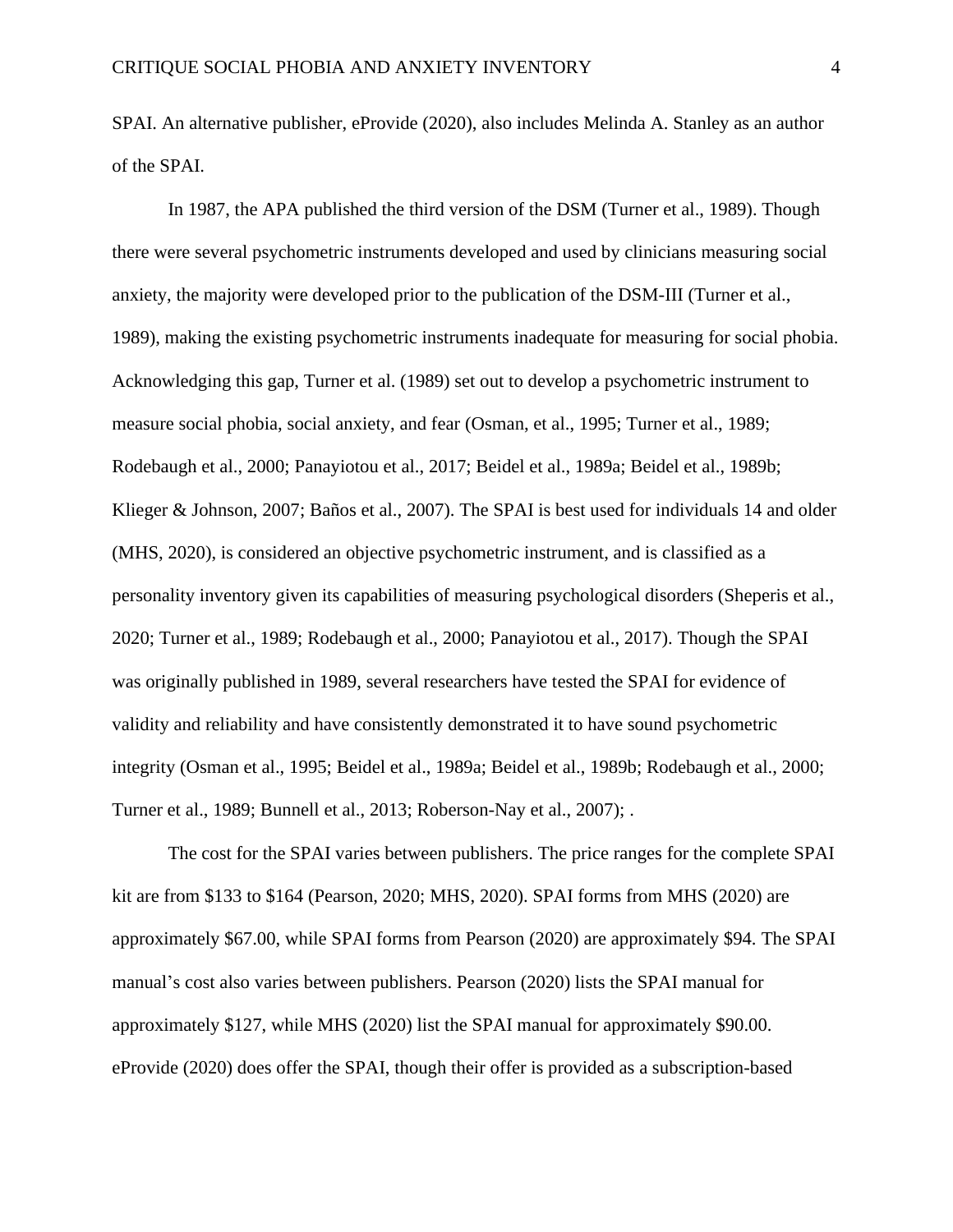membership instead of a one-time purchasing option. A 1-year subscription to eProvide (2020) is approximately \$400.00 for a student account. The SPAI was only offered as printed material, no online availability was offered.

As briefly mentioned above, there are several alternative versions of the SPAI. Those alternatives include Social Phobia and Anxiety Inventory for Children (SPAI-C; Pearson, 2020; MHS, 2020), published in 1995 by Beidel et al., the SPAI-23 published in 2007 by Roberson-Nay R er al., and the SPAI-18 by Vente et al. published in 2014. The SPAI-C was developed out the of the necessity for a sound psychometric instrument to measure the specifics of social phobia in children which did not exists prior to the SPAI-C (Beidel et al., 1995). The SPAI-23 was developed for several reasons including, but not limited to, providing clinicians with a psychometric instrument that takes less time to administer by reducing the overall inventory count to 23 items (Roberson-Nay et al., 2007; Vente et al., 2014). The SPAI-18 was developed with the goal of producing a short, sound psychometric instrument that may be utilized for discerning those who are on the social anxiety continuum (Vente et al., 2014).

#### **Test Description**

The SPAI is a self-report psychometric instrument in which the construct of interest is social phobia (MHS, 2020; Pearson et al., 2020;Turner et al., 1989; Beidel et al, 1989a; Beidel et al., 1989b). More specifically, the SPAI purports to assess social phobic cognitions and somatic symptoms as well as measure escape and avoidance behaviors related to social anxiety (Beidel et al., 1989a; Rodebaugh et al., 2000; Bunnell et al., 2013). It was originally designed upon the Behavioral-analytic model by Goldfried and D'Zurilla (1969) to provide clinicians with a psychometric instrument to measure social phobia based on the DSM-III (Turner et al., 1989). Given the excellent psychometric properties in both clinical and non-clinical samples (Roberson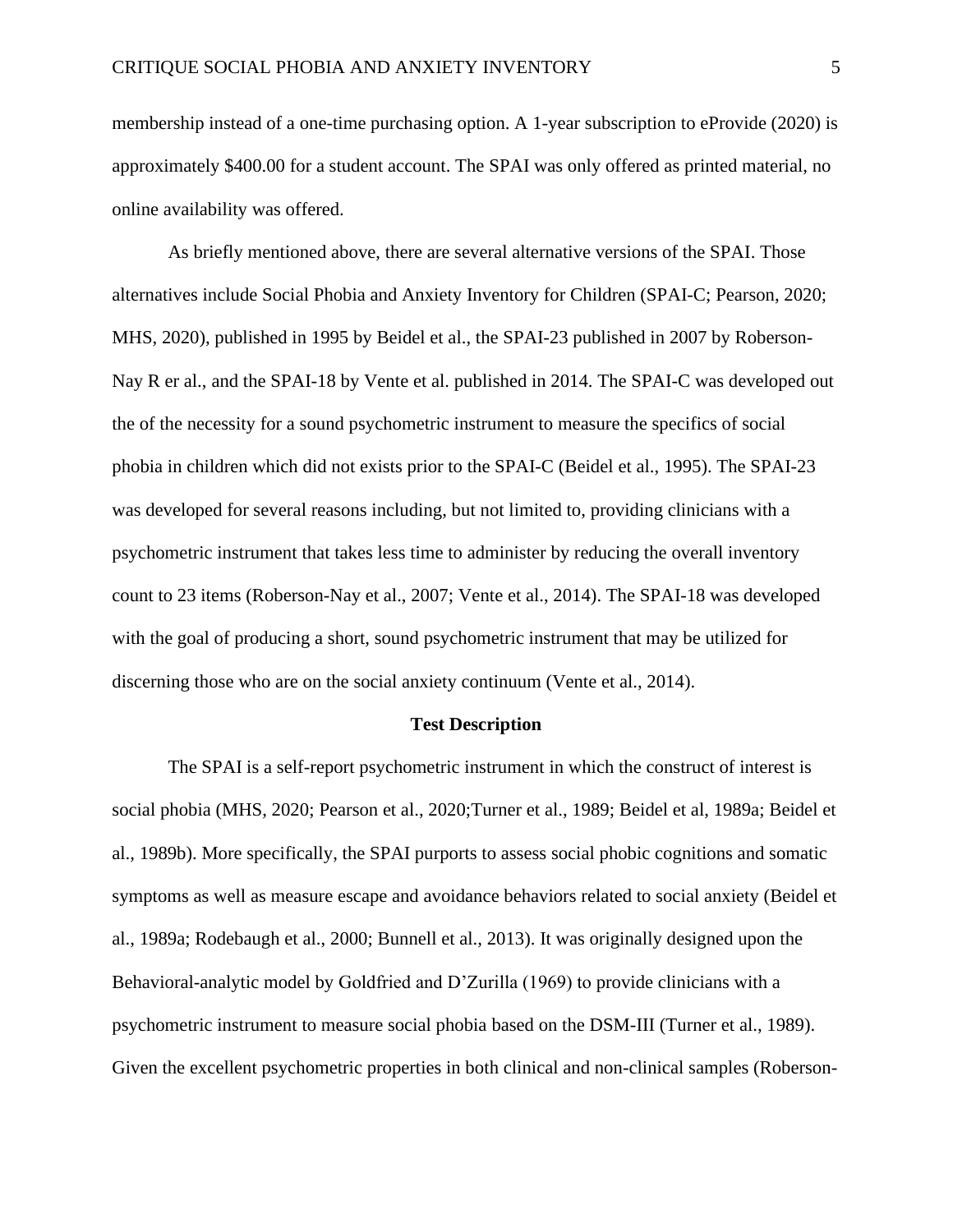Nay et al., 2007; Beidel et al., 1995; Vente et al., 2014; Baños et al., 2007), the SPAI can be utilized for a wide range of individuals, ages 14 and older, with a suggested 6th grade reading level (MHS, 2020). Though the SPAI is a self-report psychometric instrument, a B qualification level is recommended for those interested in administering the test (MHS, 2020).

There are two subscales to the SPAI: social phobia (SP), consisting of 32-items, and agoraphobia (AG), consisting of 13-tiems, for a total of 45 items (Panayiotou et al., 2017; Rodebaugh et al., 2000; Baños et al., 2007; MHS, 2020; Bunnell et al., 2013). Items for both subscales are rated on a 7-point Likert scale: 1 (never), 2 (very infrequent), 3 (infrequent), 4 (sometimes), 5 (frequent), 6 (very frequent), and 7 (always) (Turner et al., 1989; Bunnell et al., 2013; Roberson-Nay et l., 2007; Vente et al., 2014). The SPAI utilizes a hand-scored format (MHS, 2020). Online scoring capabilities are not available at this time.

Each subscale is scored separately. The SP subscale score is obtained by summing each of the 32-items and subtracting 32 from the total score (Turner et al., 1989). Subtracting 32 allows for a minimum SP subscale score of 0 (Turner et al., 1989). In total, the maximum score for the SP subscale is 192 (Turner et al., 1989). Scoring the AG subscale is similar. The 13-items are computed by adding the scores and subtracting 13 (total number of items for the AG subscale) (Turner et al., 1989). The same logic applies for subtracting the total number of items in the AG subscale, to allow for a minimum score of 0 (Turner et al., 1989). In total, the maximum score for the AG subscale is 78 (Turner et al., 1989). Though there are separate scoring procedures for the subscales, there is an overall total SPAI score. The scoring procedure includes computing the differences between the AG subscale and SP subscale, which aids in further differentiating between SP and AG (Turner et al., 1989). Though the SPAI is able to differentiate between other psychopathologies depending on the cutoff score, Turner et al. (1989)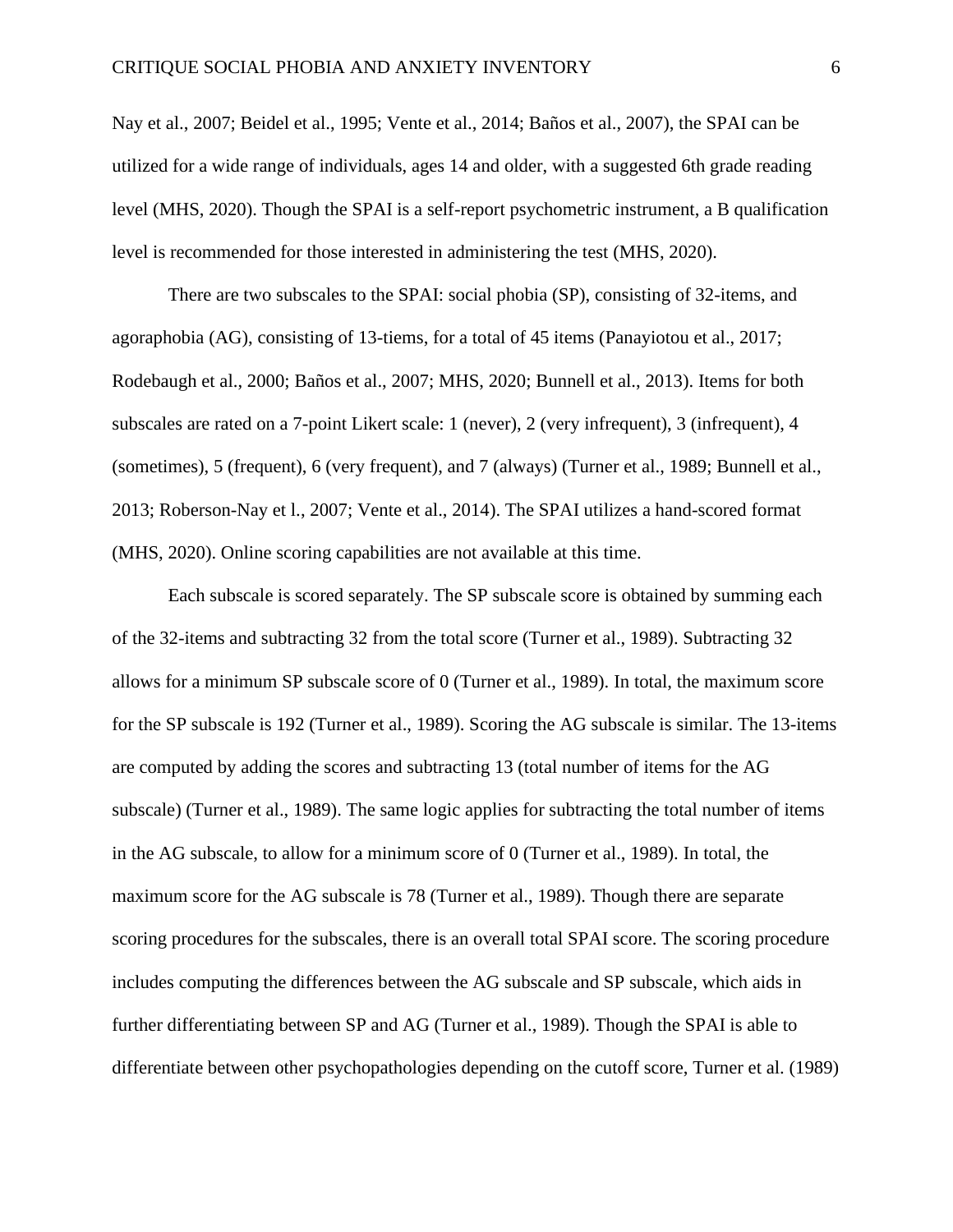recommend a score of 80 to minimize false positives and negatives.

# **Technical Evaluation**

During the initial development of the SPAI, researchers sent the psychometric instrument to 114 psychologists and psychiatrists within Canada and the United States who specialized in either treating anxiety or in the assessment of anxiety (Turner et al., 1989). The researchers utilized three unique samples for the initial correlation analysis among the sample groups and to identify items that overlapped (Turner et al., 1989). The first sample included 34 college students who were identified as being socially anxious based on individual diagnostic interviews and anxiety-related self-report psychometric inventories (Turner et al., 1989). The second sample consisted of 52 college students identified as non-socially anxious after completing the same battery of assessments as the first sample (Turner et al., 1989). The third sample consisted of 21 clinical patients at the Western Psychiatric Institute and Clinic's (WPIC) Anxiety Disorders Clinic, who met DSM-III diagnostic criteria for social phobia (Turner et al., 1989). Upon comparing the sores between the socially anxious and non-socially anxious students, using Hotellings's T<sup>2</sup> procedure, researchers identified a significant difference between the two groups, F(175, 204) = 2.43, p < .05 (Turner, et al., 1989). This analysis provided researchers the opportunity to remove items that overlapped between the groups (Turner et al., 1989). After the final analysis, the SPAI was published with 32-items for SP and 13-items for AG (Turner et al., 1989).

In addition to the initial analysis, researchers conducted additional tests for evidence of validity and reliability. A 308-student pool from an introductory psychology course was given the same battery of psychometric assessments as the initial analysis groups (Turner et al., 1989). Out of the 308 psychology students, 182 were selected (Turner et al., 1989). From the 182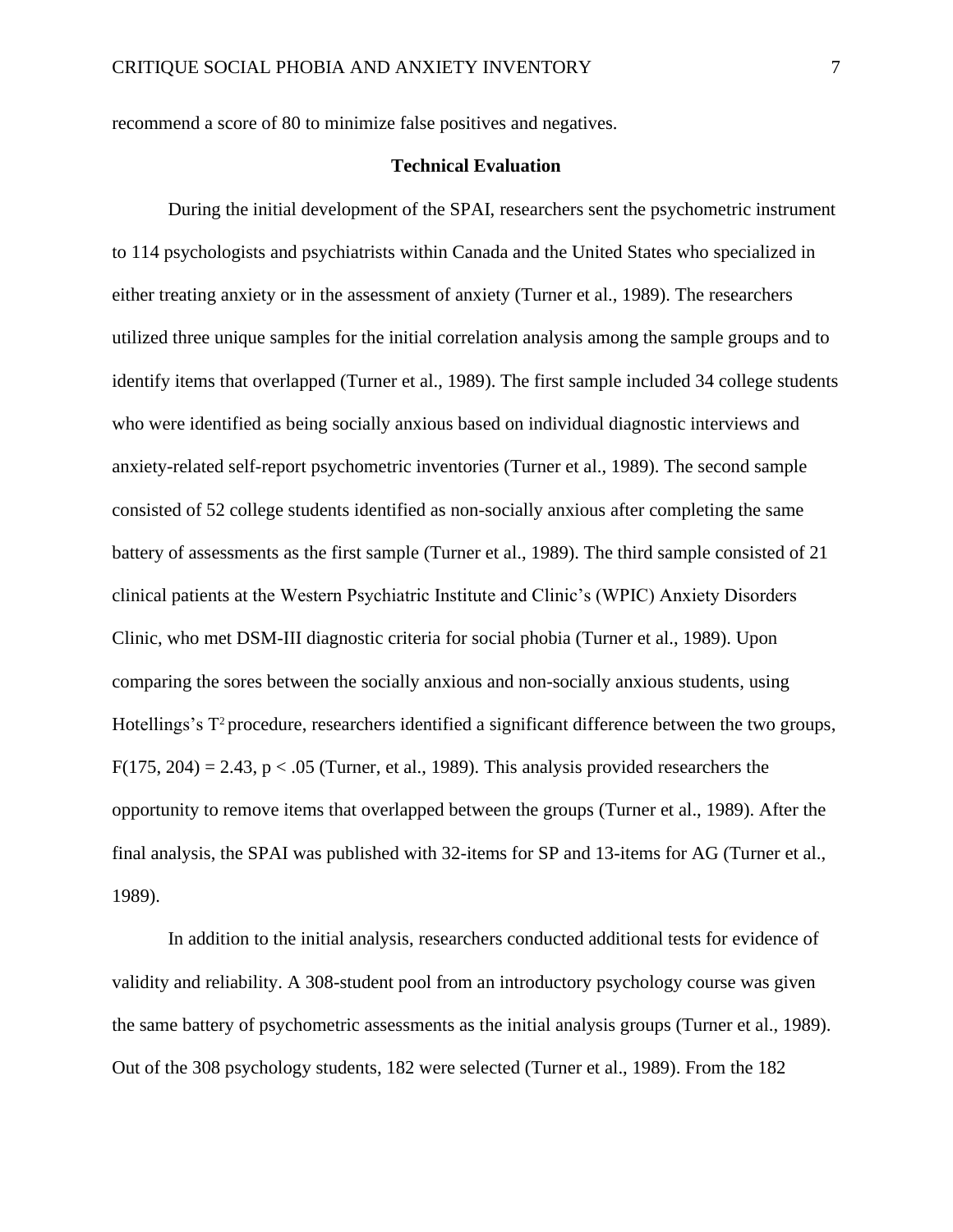students, 59 were identified as socially anxious while 123 were identified as non-socially anxious (Turner et al., 1989). The 59 students were further evaluated using a comparable anxiety inventory (Turner et al., 1989). Out of the 59 students, 51 were classified as meeting the criteria for social phobia according to the DSM-III (Turner et al., 1989).

Upon statistical analysis using the Pearson product correlation, the test-retest reliability score for the whole sample was  $r(173) = .86$ ,  $p < .0001$  (Turner et al., 1989). Researchers furthered their analysis by splitting the sample by gender. The coefficients for male and female were  $r(56) = .87$ ,  $p < .0001$  (male) and  $r(117) = .85$ ,  $p < .0001$  (female) (Turner et al., 1986). Cronbach's alpha was used for internal consistency for both subscales SP (.96) and AG (.85) (Turner et al., 1986). Additional analysis revealed socially anxious participants scoring significantly higher on the SPAI when compared to non-socially anxious participants  $(f(183) =$ 12.09, p < .0005 (Ms, = 72.2 and 32.7) (Turner et al., 1989). When separated by gender, a significant difference was revealed between non-socially anxious males and socially anxious males,  $t(57) = 5.74$ ,  $p < .0005$  (Ms = 77.4 and 38.9), and between non-socially anxious females and socially anxious females,  $t(124) = 11.65$ ,  $p < .0005$  (Ms = 70.6 and 29.4) (Turner et al., 1989).

Evidence for validity was demonstrated as researchers ran statistical procedures on a clinical sample consisting of 21 patients diagnosed with social phobia, 45 patients diagnosed with panic disorder or panic disorder with agoraphobia, and 18 patients diagnosed with obsessive-compulsive disorder (Turner et al., 1989). The participants were patients at the WPIC Anxiety Disorders Clinic and had taken the same battery of assessments as the other samples (Turner et al., 1989). Upon utilizing the Scheffe procedure, running a post hoc analysis revealed that the 21 social phobia patients scored significantly higher than the other patients: social phobia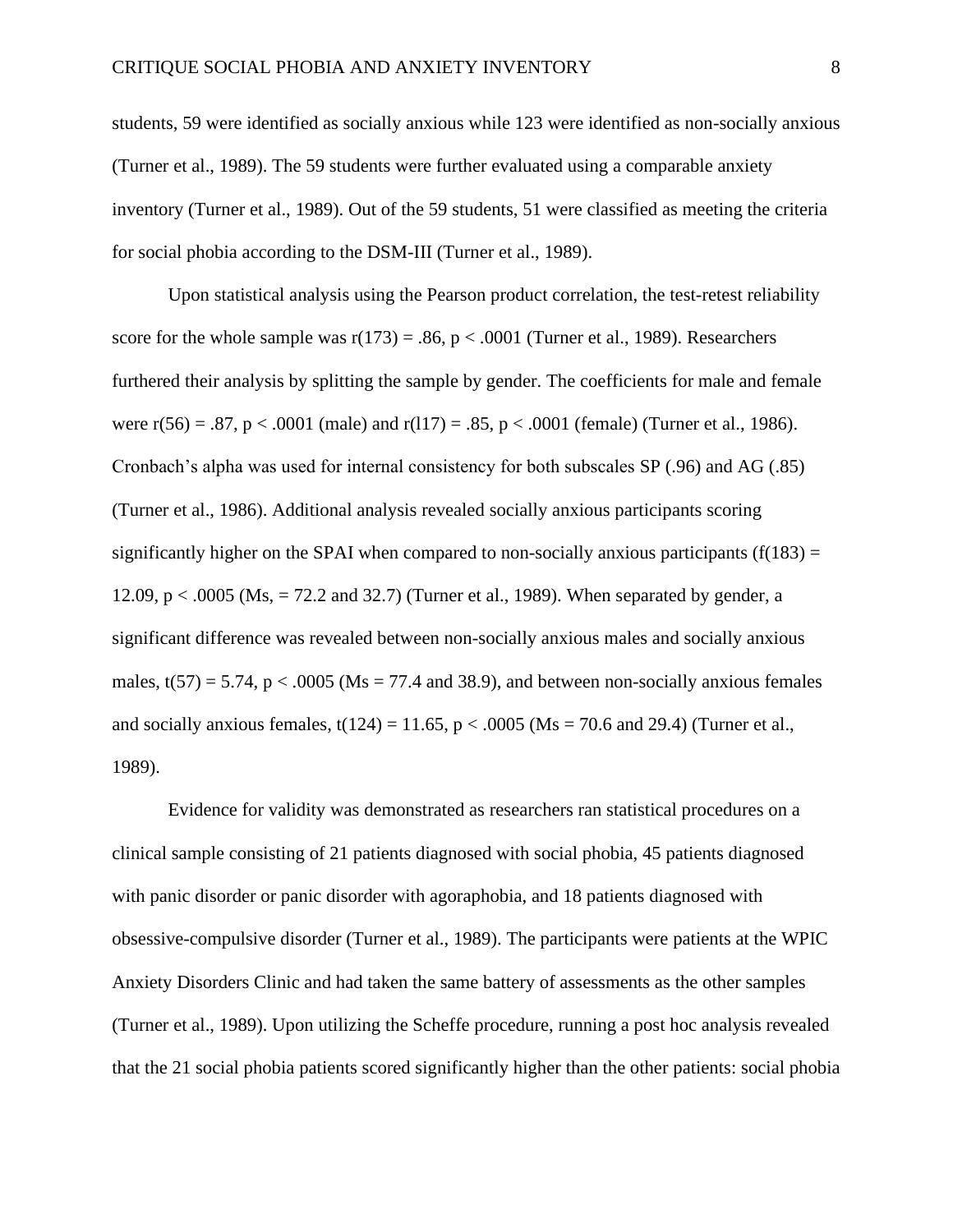patients ( $M = 94.0$ ), panic disorder with or without agoraphobia patients ( $M = 61.8$ ), and obsessive-compulsive patients  $(M = 57.8)$  (Turner et al., 1989). Further discriminant functions revealed  $\sim$ 76% of social phobia patients were properly classified, exceeding chance (24%, p  $\lt$ .05), ~75.6% of agoraphobia patients were properly classified, exceeding chance (52%,  $p < .05$ ), and 38.9% of obsessive-compulsive patients were properly classified, exceeding chance (21%, p  $(0.5)$  (Turner et al., 1989).

Given that the SPAI was first published by Turner et al. in 1989, this has allowed the SPAI to undergo extensive psychometric validation while using both clinical and non-clinical samples (Bennell et al., 2013; Panayiotou et al., 2017; Rodebaugh et al., 2000; Roberson-Nay et al., 2007; Vente et al., 2014; Osman et al., 1995). Numerous psychometric evaluations have indicated that the SPAI has shown exceptional psychometric properties making it one of the most widely used psychometric instruments measuring social phobia, anxiety, and behaviors related to anxiety avoidance (Panayiotou et al., 2017; Rodebaugh et al., 2000; Roberson-Nay et al., 2007; Vente et al., 2014; Osman et al., 1995). The results provided by Turner et al. (1989) and subsequent research (Panayiotou et al., 2017; Rodebaugh et al., 2000; Roberson-Nay et al., 2007; Vente et al., 2014; Osman et al., 1995) supporting the results obtained by Turner et al., (1989) indicate that the SPAI is an adequate psychometric instrument for both non-clinical and clinical samples, ages 14 and older.

#### **Practical Evaluation**

Noticeably, the leading attractiveness of the SPAI is the excellent psychometric properties that have been evaluated over decades (Turner et al., 1989; Panayiotou et al., 2017; Rodebaugh et al., 2000; Roberson-Nay et al., 2007; Vente et al., 2014; Osman et al., 1995; Beidel et al., 1989a; Beidel et al., 1989b). This characteristic will provide practitioners with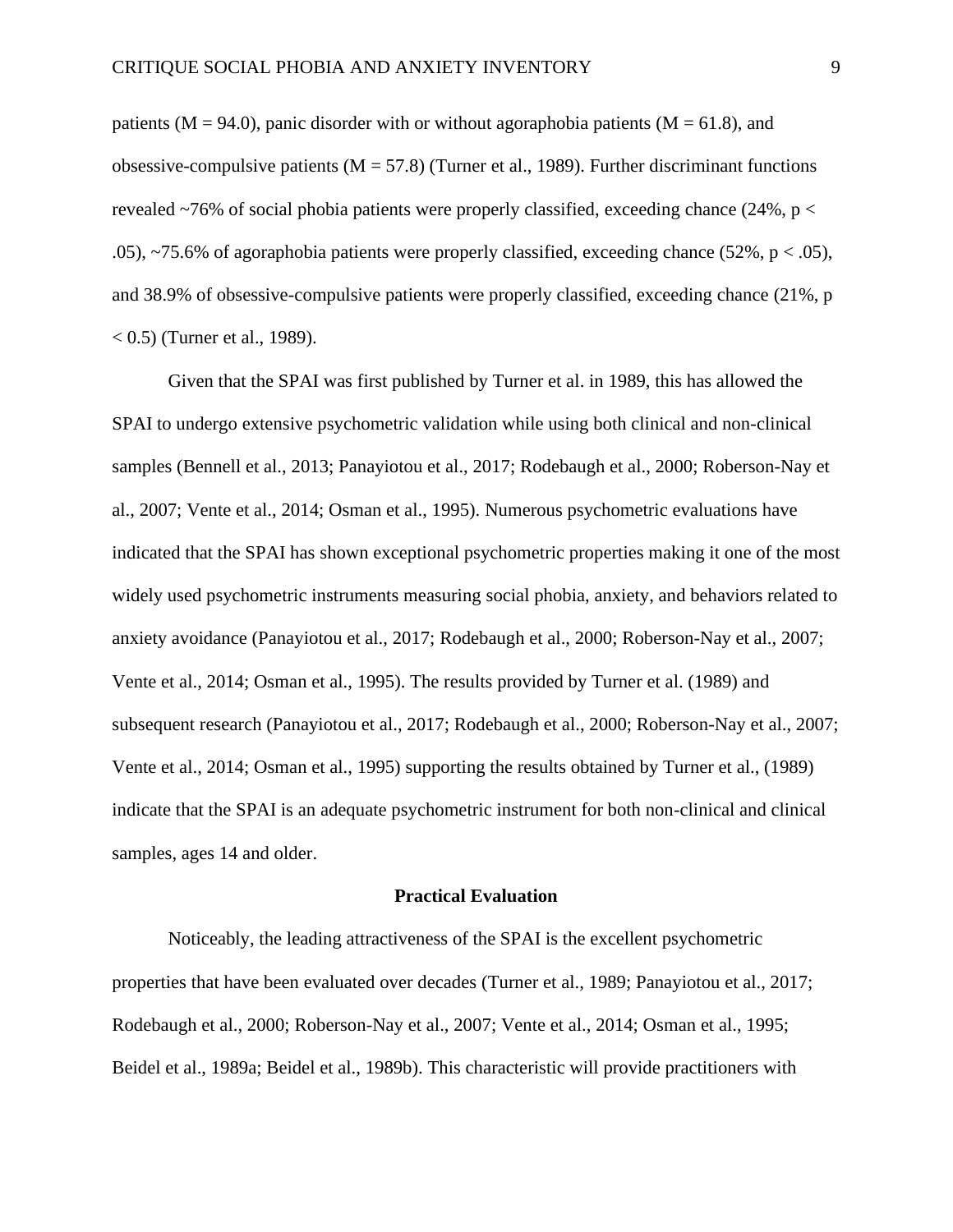confidence in the results produced by the SPAI. Another attractive characteristic is the  $6<sup>th</sup>$  grade reading level (MHS, 2020; Pearson, 2020), which is most likely to be applicable to those that are within the preferred age demographic (14 years and older) (MHS, 2020; Pearson, 2020). The minor time of investment for completing the SPAI could be considered another attractive quality. The SPAI has only 45 items to complete which has been estimated to take up to 30 minutes, a reasonably small investment of time (MHS, 2020; Pearson, 2020).

Furthermore, the SPAI has a wide range of practical uses. It is ideal for multiple settings including, but not limited to, psychiatric outpatient clinics, employment settings, correctional environments, schools, and residential treatment facilities (MHS, 2020; Pearson, 2020). Easy of scoring could be a reason why the SPAI is applicable across several settings. The SPAI has a clear suggested cut off score of 80 (Turner et al., 2020) which allows for clinicians to easily interpret the results. In addition to the unambiguous suggested cut off score, the MHS QuikScore Forms for calculating the SPAI results are designed to make calculating scores easy and efficient (MHS, 2020; Pearson, 2020). Given these practical characteristics, the SPAI is a psychometric instrument worth consideration when the need for evaluating individuals for social phobia is present.

## **Summary Evaluation and Critique**

The SPAI, which is considered a widely used psychometric instrument for measuring social phobia and anxiety avoidance behaviors, has many strengths (Rodebaugh et al., 2000; Panayiotou et al., 2017). One such strength is the sound psychometric integrity proved through decades of psychometric evaluations (Turner et al., 1989; Panayiotou et al., 2017; Rodebaugh et al., 2000; Roberson-Nay et al., 2007; Vente et al., 2014; Osman et al., 1995; Beidel et al., 1989a; Beidel et al., 1989b). Another strength includes the ability for the SPAI to be utilized on both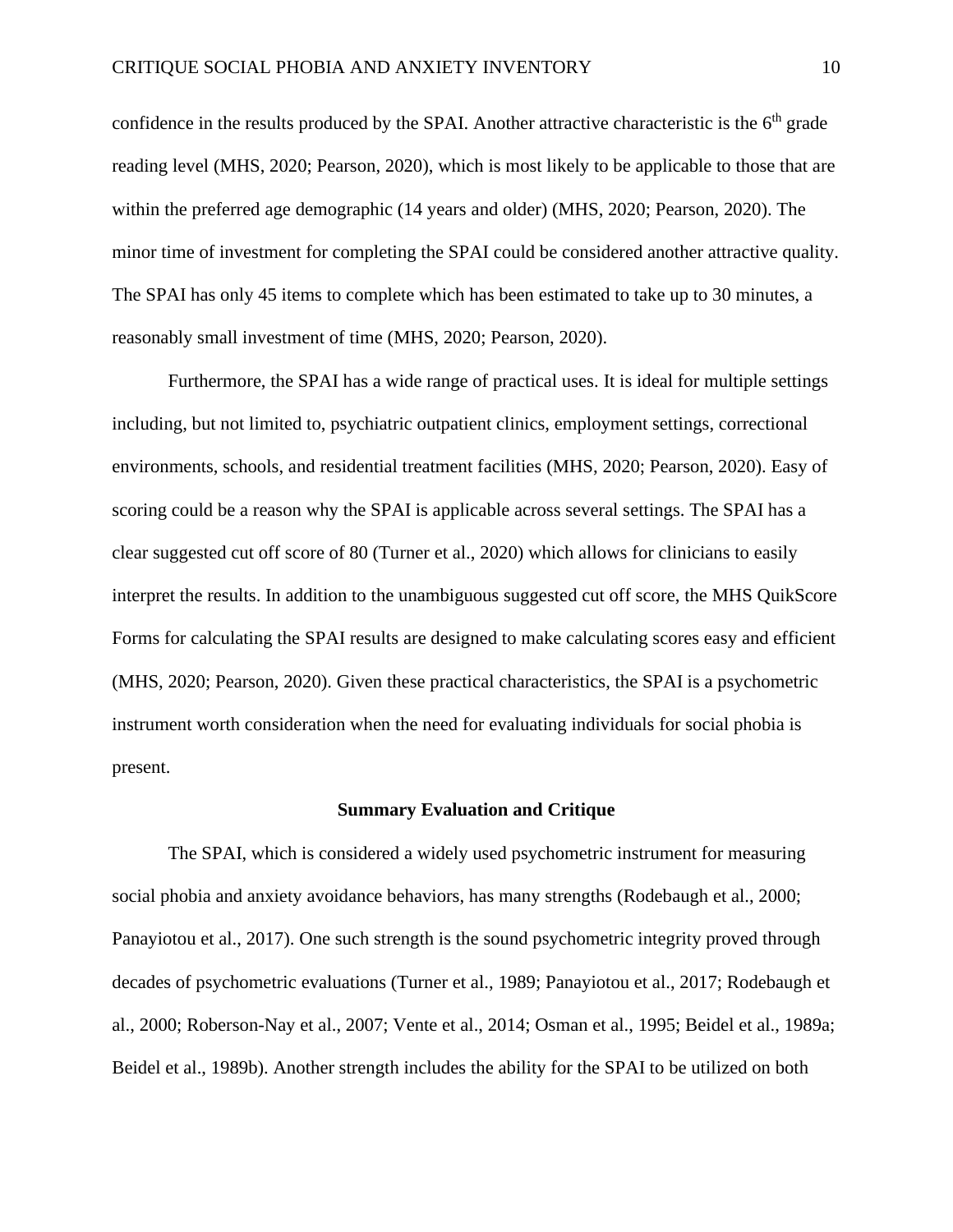clinical and non-clinical participants (Turner et al., 1989; Osman et al., 1995; Beidel et al., 1989a). Related to weaknesses, although a minor one, the hand scoring methodology of the SPAI (MHS, 2020; Pearson, 2020) increases its susceptibility for human error. According to MHS (2020), however, the MHS Quikscore Forms are designed for easily calculable results.

The SPAI is recommended for evaluating individuals for psychopathologic symptoms of social phobia and anxiety avoidance behaviors and cognitions in clinical and non-clinical individuals ages 14 and older (MHS, 2020; Pearson, 2020). Although the limited population of 14 and older could be perceived as a weakness, there are additional child versions of the SPAI available (Beidel et al., 1995; Gauer et al., 2005). No revisions or updates are recommended as the SPAI has several alternative versions for diverse populations (Beidel et al., 1995; Baños et al., 2007; Kuusikko et al., 2009; Scaini et al., 2012; Gauer et al., 2005), including lite versions (Roberson-Nay et al., 2007; Vente et al., 2014),

### **Conclusion**

The SPAI has undergone numerous psychometric evaluations throughout the last decade which have consistently revealed sufficient psychometric integrity across non-clinical and clinical participants (Turner et al., 1989; Panayiotou et al., 2017; Rodebaugh et al., 2000; Roberson-Nay et al., 2007; Vente et al., 2014; Osman et al., 1995; Beidel et al., 1989a; Beidel et al., 1989b). Provided the consistent psychometric integrity (Turner et al., 1989; Panayiotou et al., 2017; Rodebaugh et al., 2000; Roberson-Nay et al., 2007; Vente et al., 2014; Osman et al., 1995; Beidel et al., 1989a; Beidel et al., 1989b), the SPAI is an optimal psychometric instrument for evaluating individuals for SP throughout numerous settings (MHS, 2020). Those considering a psychometric instrument for evaluating individuals for SP should highly consider the SPAI.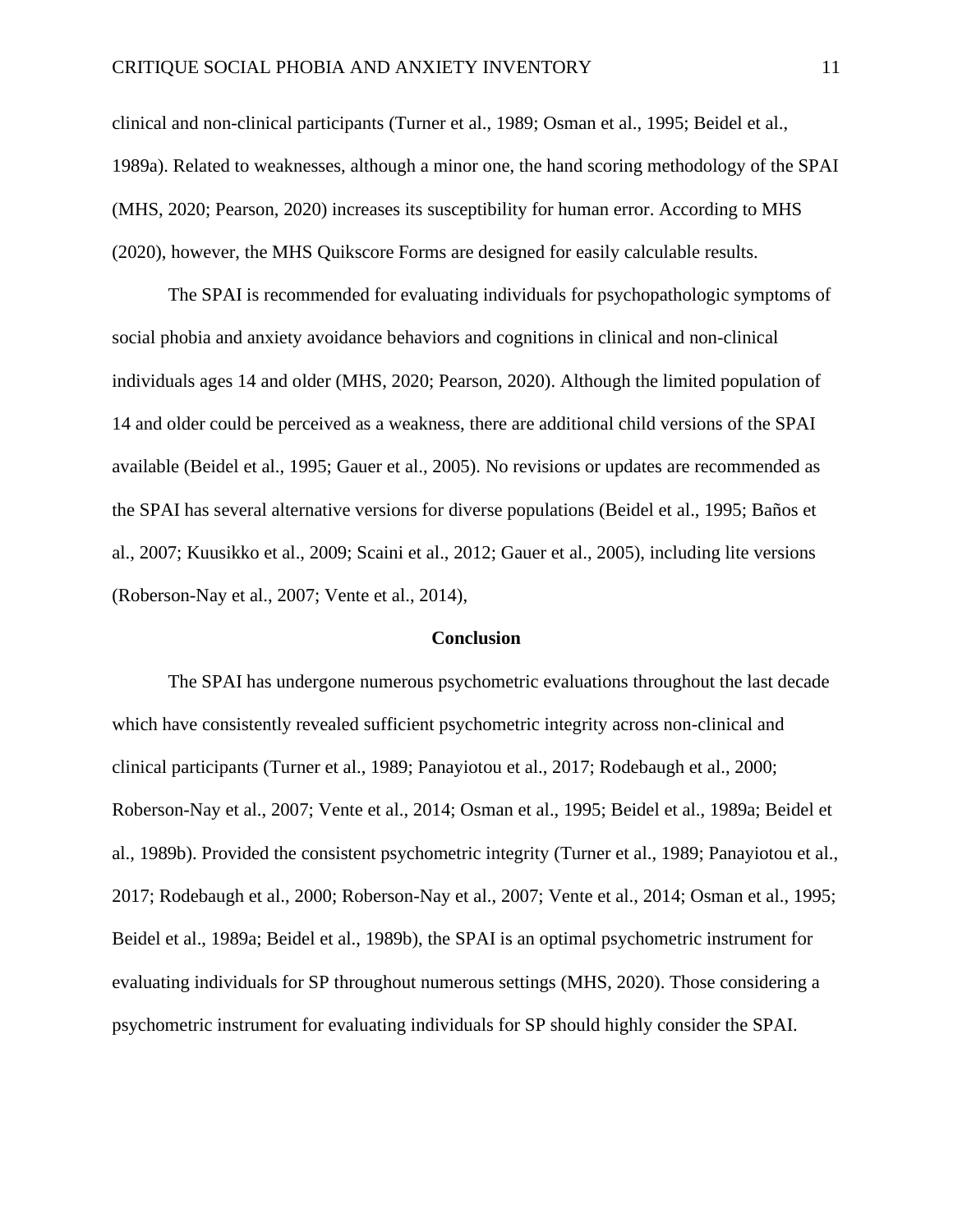## **References**

- American Psychiatric Association. (1987). *Diagnostic and Statistical Manual of Mental Disorders* (3rd ed., revised). American Psychological Association.
- Baños, R. M., Botella, C., Quero, S., & Medina, P. (2007). The Social Phobia and Anxiety Inventory: Psychometric properties in a Spanish sample. *Psychological Reports, 100*(2), 441–450. https://doi.org/10.2466/pr0.100.2.441-450
- Beidel, D. C., Borden, J. W., Turner S. M., & Jacob R. G. (1989a). The Social Phobia and Anxiety Inventory: Concurrent validity with a clinic sample. *Behaviour Research and Therapy, 27*(5), 573-579. https://doi.org/10.1016/0005-7967(89)90093-4
- Beidel, D. C., Turner, S. M., Stanley, M. A., & Dancu, C. V. (1989b). The social phobia and anxiety inventory: Concurrent and external validity*. Behavior Therapy, 20*(3), 417-427. https://doi.org/10.1016/S0005-7894(89)80060-7
- Beidel, D. C., Turner, S. M., & Morris, T. L. (1995). A new inventory to assess childhood social anxiety and phobia: The Social Phobia and Anxiety Inventory for children. *Psychological Assessment, 7*(1), 73–79. https://doi.org/10.1037/1040-3590.7.1.73
- Bunnell, B. E., Joseph, D. L., & Beidel, D. C. (2012). Measurement invariance of the Social Phobia and Anxiety Inventory. *Journal of Anxiety Disorders, 27*(1), 84-91. https://doi.org/10.1016/j.janxdis.2012.09.001
- eProvide. (2020). *Social Phobia and Anxiety Inventory (SPAI)*. https://eprovide.mapitrust.org/instruments/social-phobia-and-anxiety-inventory
- Gauer, G.J.C., Picon, P., Vasconcellos, S.J.L., Turner, S.M., & Beidel, D.C.. (2005). Validation of the Social Phobia and Anxiety Inventory for children (SPAI-C) in a sample of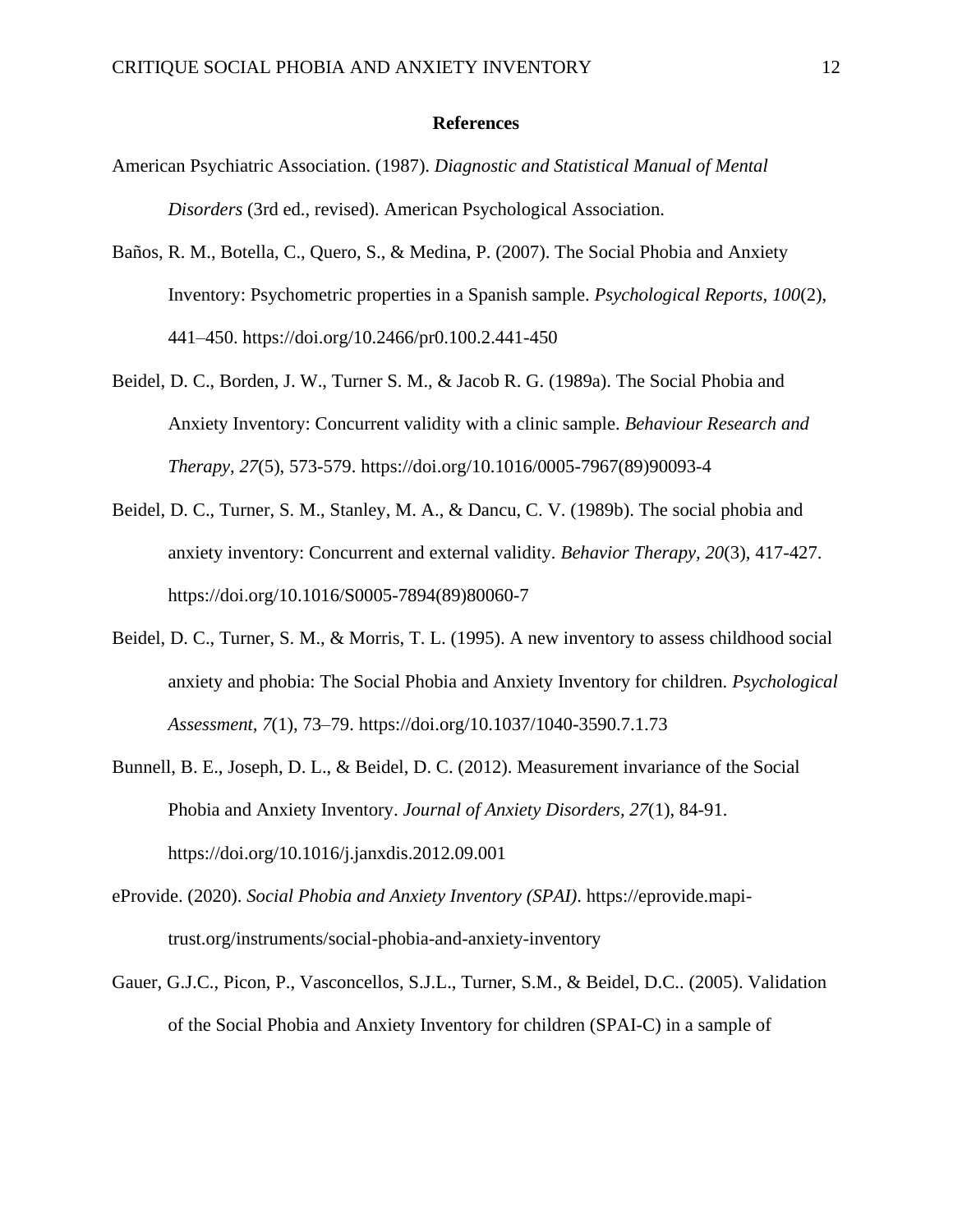Brazilian children. *Brazilian Journal of Medical and Biological Research*, *38*(5), 795- 800. https://doi-org.ezproxy.liberty.edu/10.1590/S0100-879X2005000500019

- Goldfried, M. R., & D'Zurilla, T. J. (1969). A behavioral-analytic model for assessing competence. *Current Topics in Clinical and Community Psychology, 1,* 151-196. https://doi.org/10.1016/B978-1-4831-9972-6.50009-3
- Klieger, D. M., & Johnson, H. K. (2007). The Social Phobia and Anxiety Inventory: Problem of underlying medical conditions. *Psychological Reports, 101*(3), 697–706. https://doi.org/10.2466/pr0.101.3.697-706
- Kuusikko, S., Pollock-Wurman, R., Ebeling, H., Hurtig, T., Joskitt, L., Mattila, M.-L., Jussila, K., & Moilanen, I. (2009). Psychometric evaluation of social phobia and anxiety inventory for children (SPAI-C) and social anxiety scale for children-revised (SASC-R). *European Child & Adolescent Psychiatry*, *18*(2), 116–124. https://doiorg.ezproxy.liberty.edu/10.1007/s00787-008-0712-x
- Multiple Health Systems: Beyond Assessments. (2020). *SPAI: Social Phobia and Anxiety Inventory*. https://storefront.mhs.com/collections/spai
- Osman, A., Barrios, F. X., Aukes, D., & Osman, J. R. (1995). Psychometric evaluation of the social phobia and anxiety inventory in college students. *Journal of Clinical Psychology, 51*(2), 235–243. https://doi-org.ezproxy.liberty.edu/10.1002/1097- 4679(199503)51:2<235::AID-JCLP2270510213>3.0.CO;2-R
- Panayiotou, G., Michaelides, M. P., Theodorou, M., & Neophytou, K. (2017). Identifying subcategories of social fears using an alternative factor analytic structure of the Social Phobia and Anxiety Inventory. *Psychiatry Research, 251*, 304-311. https://doi.org/10.1016/j.psychres.2017.02.040